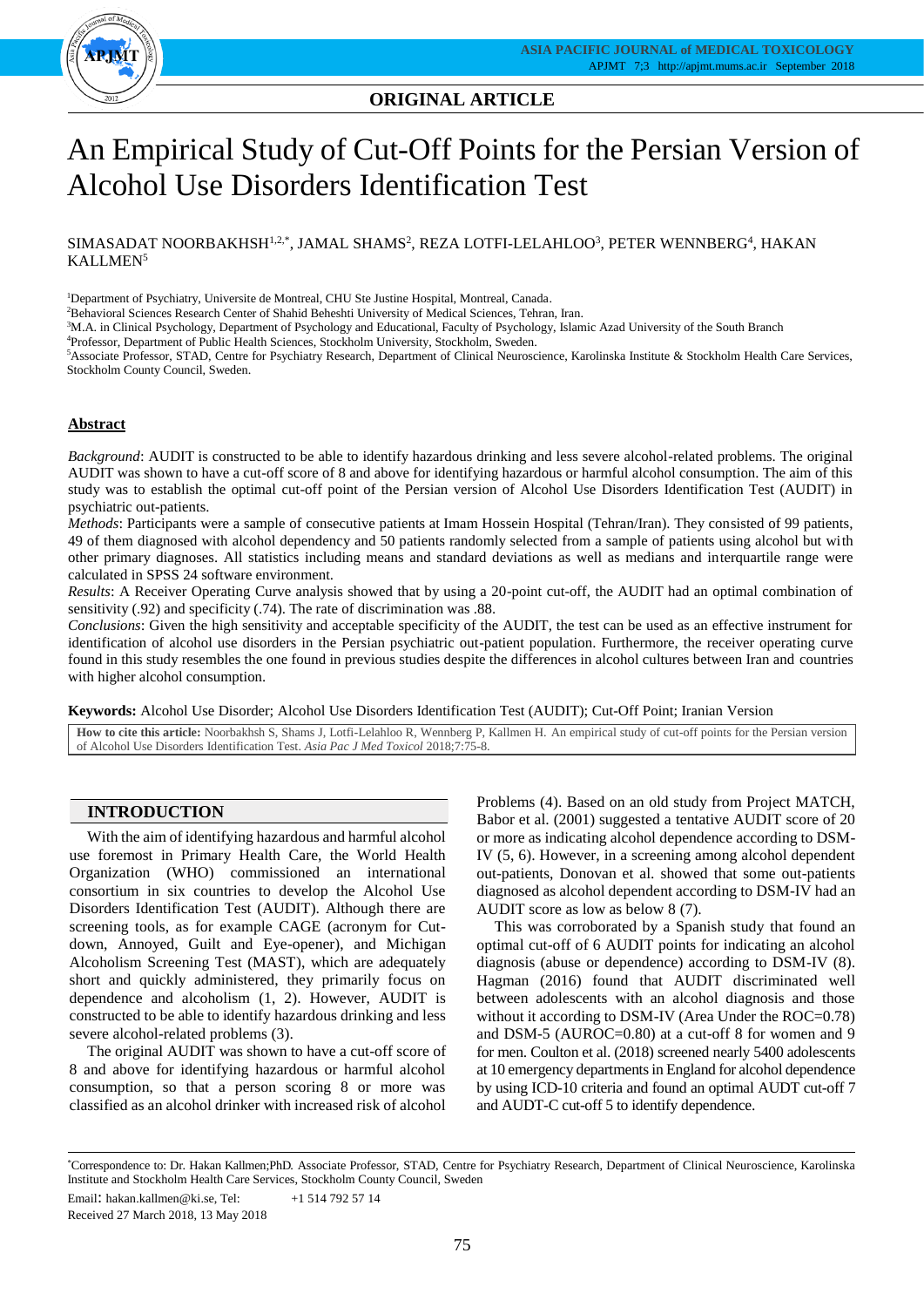This difference in the suggested cut-offs may indicate difficulties in correctly diagnosing the dependence. A sociological phenomenon proposed to be valid for alcohol consumption is the Collectivity of Drinking cultures that propose high correlation between the average alcohol consumption in a population and the proportion of individuals in the same population drinking a great amount of alcohol (2, 9). This collectivity of drinking has been shown to be valid even among a sub-group as Swedish adolescents (10).

In a society like Iran, where any alcohol consumption is forbidden for religious reasons, it could be expected that both the average consumption and the percentage of individuals with heavy drinking is rather low. It seems probable that heavy drinking is considered as incriminating and easily results in an alcohol diagnosis due to the norm-breaking behavior. It is therefore derived that a lower AUDIT score than in other countries will result in a diagnosis.

This study is aimed at investigating the criterion validity and the optimal cut-off point of the AUDIT to detect probable alcohol dependence in psychiatric outpatients referred to governmental clinics in Tehran (Iran).

## **METHODS**

#### **Participants**

Participants were a sample of consecutive patients at Imam Hossein Hospital which is a training hospital located in eastern Tehran covering patients from central and eastern part of Tehran and which is under the supervision of Shahid Beheshti University of Medical Sciences. When calculating the cut-off or assessing alcohol dependency, 99 alcohol consuming psychiatric out-patients were used. There were 49 patients, (48 men and 1 woman) with the mean age 35.87 (SD=10.00), diagnosed with alcohol dependency and 50 (37 men and 13 women with the mean age 33.53 (SD=8.21) were randomly selected from a sample of 82 patients consuming alcohol but with other primary diagnoses.

All of the 99 patients filled out the Alcohol Use Disorders Identification Test (AUDIT) and 49 of them were diagnosed with alcohol dependency according to the Structured Clinical Interview for the DSM-IV (SCID) (11).

Measures

Demographic and psychiatric diagnosis

Patients' age, gender, marital status, and educational level were asked for in an interview before the medical examination. The psychiatrist examined the patient and the diagnosis. Moreover, all data were compared and crosschecked with those in the patient's file.

Alcohol Use Disorders Identification Test (AUDIT)

AUDIT is a 10-item questionnaire constructed to consist of 3 dimensions. Items 1-3 assess alcohol consumption, items 4-6 assess alcohol dependency, and items 7-10 assess alcohol related problems. Questions 1-8 are scored on 5-point scales ranging from 0-4, and questions 9 to 10 are scored 0, 2 and 4, respectively. As a result, a total score between 0 and 40 is possible (12). AUDIT has a high correlation with other alcohol screening tools (13). A score above 8 indicates hazardous drinking and a high risk of AUD in psychiatric patients (14-16). A high internal consistency (0.75 to 0.94) has been reported in various studies (13, 14, 17). Three types

of factor solutions, 1 factor, 2 factors and 3 factors have been indicated in factor analytic studies (18).

**Statistics** 

All statistics including means and standard deviations as well as medians and interquartile range were calculated in SPSS 24 software environment. To assess the criterion validity (sensitivity and specificity), a Receiver Operating Curve (ROC) analysis was performed and the area under the curve (AUROC) was calculated to determine the degree of differentiation between the groups. The optimal cut-off when screening can be seen as the maximal trade-off of specificity for sensitivity. However, in diagnosing alcohol dependence the maximal sum of specificity and sensitivity is recommended by using Youden's J calculated as (sensitivity  $+$  specificity  $-1$ ) (19).

Ethical approval

The study was approved by the ethical review board of Shahid Beheshti University of Medical Sciences (No. 1379).

#### **RESULTS**

A Receiver Operating Curve analysis (ROC) showed that using a 20-point cut-off AUDIT had an optimal combination of sensitivity (.92) and specificity (.74) for screening (Table 1). The rate of discrimination was .88 meaning that AUDIT correctly classified 88% of all the respondents (Figure 1).

Table 1 shows the sensitivities and specificities for eligible cut-off scores. As can be seen, there is a trade-off between true positive cases and false negative cases. The largest difference between a point on the curve and the diagonal is optimal. The



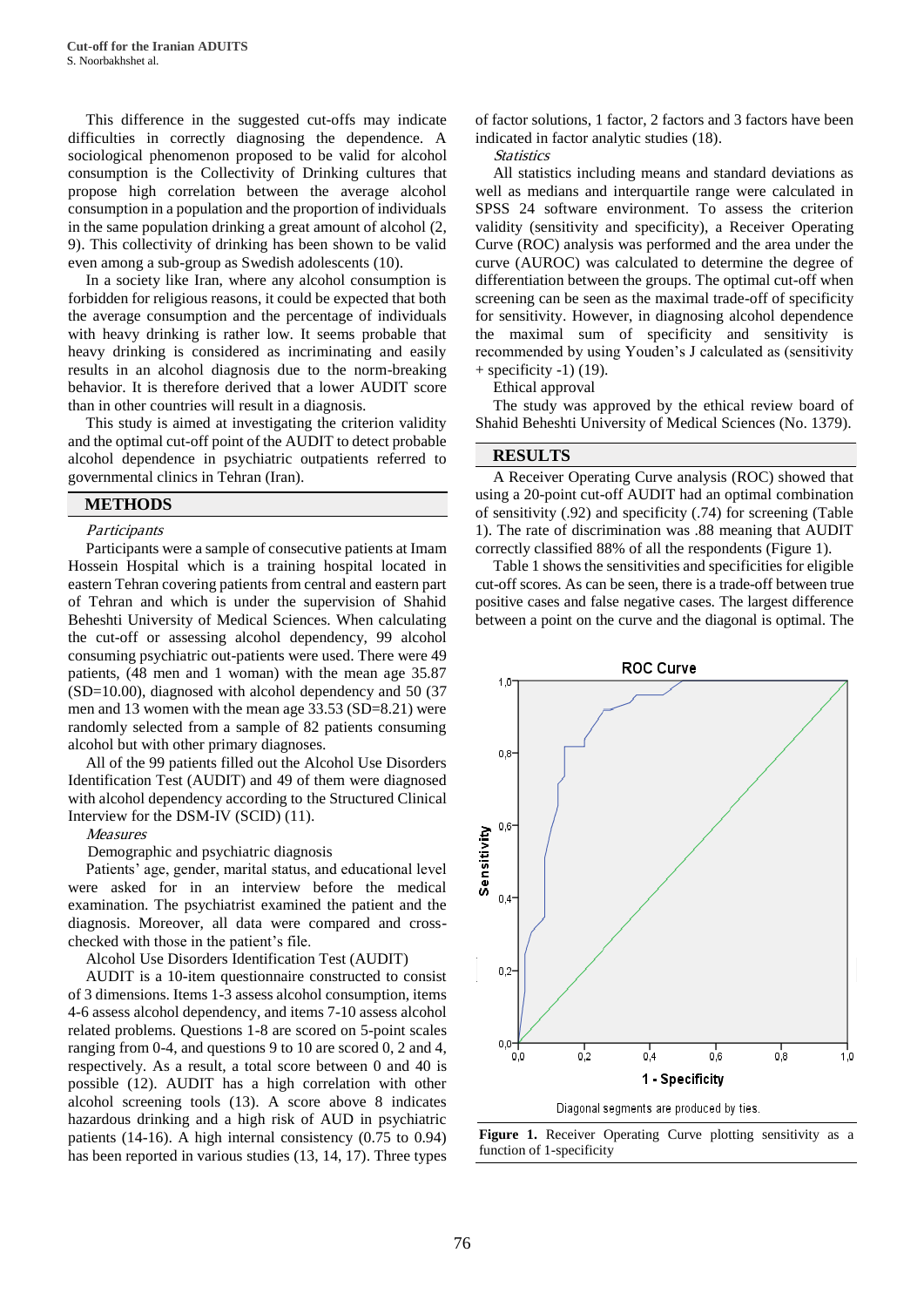| Cut-Off                 | Sensitivity | Specificity | Youden's J       |
|-------------------------|-------------|-------------|------------------|
| $\,1$                   | 1.00        | 0.00        | $\boldsymbol{0}$ |
| $\overline{c}$          | 1.00        | 0.10        | 0.1              |
| 3                       | 1.00        | 0.26        | 0.26             |
| $\overline{\mathbf{4}}$ | 1.00        | 0.32        | 0.32             |
| 5                       | 1.00        | 0.34        | 0.34             |
| 6                       | 1.00        | 0.38        | 0.38             |
| $\sqrt{ }$              | 1.00        | 0.42        | 0.42             |
| 8                       | 1.00        | 0.44        | 0.44             |
| 9                       | 1.00        | 0.48        | 0.48             |
| $10\,$                  | 1.00        | 0.50        | 0.50             |
| 11                      | 0.96        | 0.56        | 0.52             |
| 12                      | 0.96        | 0.58        | 0.54             |
| 13                      | 0.96        | 0.62        | 0.58             |
| 15                      | 0.96        | 0.64        | 0.60             |
| 16                      | 0.94        | 0.66        | 0.60             |
| 18                      | 0.92        | 0.72        | 0.64             |
| 20                      | 0.92        | 0.74        | 0.66             |
| 21                      | 0.84        | 0.80        | 0.64             |
| $22\,$                  | 0.82        | 0.80        | 0.62             |
| 23                      | 0.82        | 0.86        | 0.68             |
| 24                      | 0.74        | 0.86        | 0.60             |
| 25                      | 0.71        | 0.88        | 0.59             |
| 27                      | 0.65        | $0.88\,$    | 0.53             |
| 28                      | 0.59        | 0.90        | 0.49             |
| 30                      | 0.51        | 0.92        | 0.43             |
| 32                      | 0.41        | 0.92        | 0.33             |
| 33                      | 0.39        | 0.92        | 0.31             |
| 34                      | 0.35        | 0.92        | 0.27             |
| 35                      | 0.31        | 0.96        | 0.27             |
| 37                      | 0.24        | 0.98        | 0.22             |
| 38                      | 0.20        | 0.98        | 0.18             |
| 39                      | 0.14        | 0.98        | 0.12             |
| 40                      | 0.14        | 1.00        | 0.14             |

**Table 1. Sensitivity and specificity for AUDIT to identify alcohol dependent psychiatric patients (N=99).**

optimal cut-off for screening is 20 points where the sensitivity is .92 and the specificity .74. An increase in the cut-off to 21 is connected with an improved specificity but a numerically larger drop in sensitivity. However, when diagnosing, a higher specificity is reached by using cut-off 23 as indicated by Youden's index.

# **DISCUSSION**

The aim of this study was to find the optimal cut-off point to detect probable alcohol dependency. Cut-off scores for diagnostic classification have not been developed or validated for AUDIT before in an Iranian population. For the

present study, we combined the data from two populations, one with alcohol use disorder and one with all other mental disorders. Overall, our results offer a confirmation of the previous psychometric findings on the Iranian version of the AUDIT. It also provides evidence in support of a cut-off score for diagnostic classification. When screening, a high sensitivity is required to not miss any positive case and a scale core of 20 optimizes the specificity and sensitivity. However, when diagnosing, the specificity is relatively more important and applying the Youden's index; according to which, maximizing the sum of sensitivity and specificity will result in an optimal cut-off on 23 points. The difference is due to an increase in specificity between 20 and 23 AUDIT points. A total scale score of 20 or more that is proposed to be adequate for screening of alcohol dependence is in concordance with the cut-off suggested by Babor et al. (6).

Several studies have examined the psychometric properties of the AUDIT for detection of individuals with Alcohol Use Disorders with a range of 5 in Malaysian population to 24 in North India (20). The result from India was similar to that in the present study; the AUDIT optimal cut-off score was higher than WHO recommendations of hazardous drinking and higher than the findings of other studies (7, 8, 19). Pal et al. found 24 with 69% of sensitivity and 87% of specificity for alcohol dependency (21).

## **CONCLUSION**

This is one of the first studies on alcohol use in recent years in Iran on a psychiatric population. The findings suggest that the AUDIT cut-off scores should be tailored according to Iranian drinking culture. The AUDIT score for screening harmful use in the sample appears to be higher than those previously reported by WHO for hazardous drinking. The benefits of such high cut-offs for screening subjects are evident, but it may increase the chance of losing positive cases.

#### **LIMITATION**

This research was carried out at a medical center in Tehran. The study sample included a small number of female alcohol dependents; so, we were not able to calculate separate cut-off points for genders. Future studies should increase the female sample size.

**Conflict of interests**: None to be declared. **Funding and support**: None.

## **REFERENCES**

- 1. Aertgeerts B, Buntinx F, Kester A. The value of the CAGE in screening for alcohol abuse and alcohol dependence in general clinical populations: a diagnostic meta-analysis. J Clin Epidemiol 2004;57:30-9.
- 2. Selzer ML. The Michigan Alcoholism Screening Test: The quest for a new diagnostic instrument. Am J Psychiatry 1971;127:1653-8.
- 3. Fiellin DA, Reid MC, O'connor PG. Screening for alcohol problems in primary care: a systematic review. Arch Intern Med 2000;160:1977-89.
- 4. Saunders JB, Aasland OG, Babor TF, De la Fuente JR, Grant M. Development of the alcohol use disorders identification test